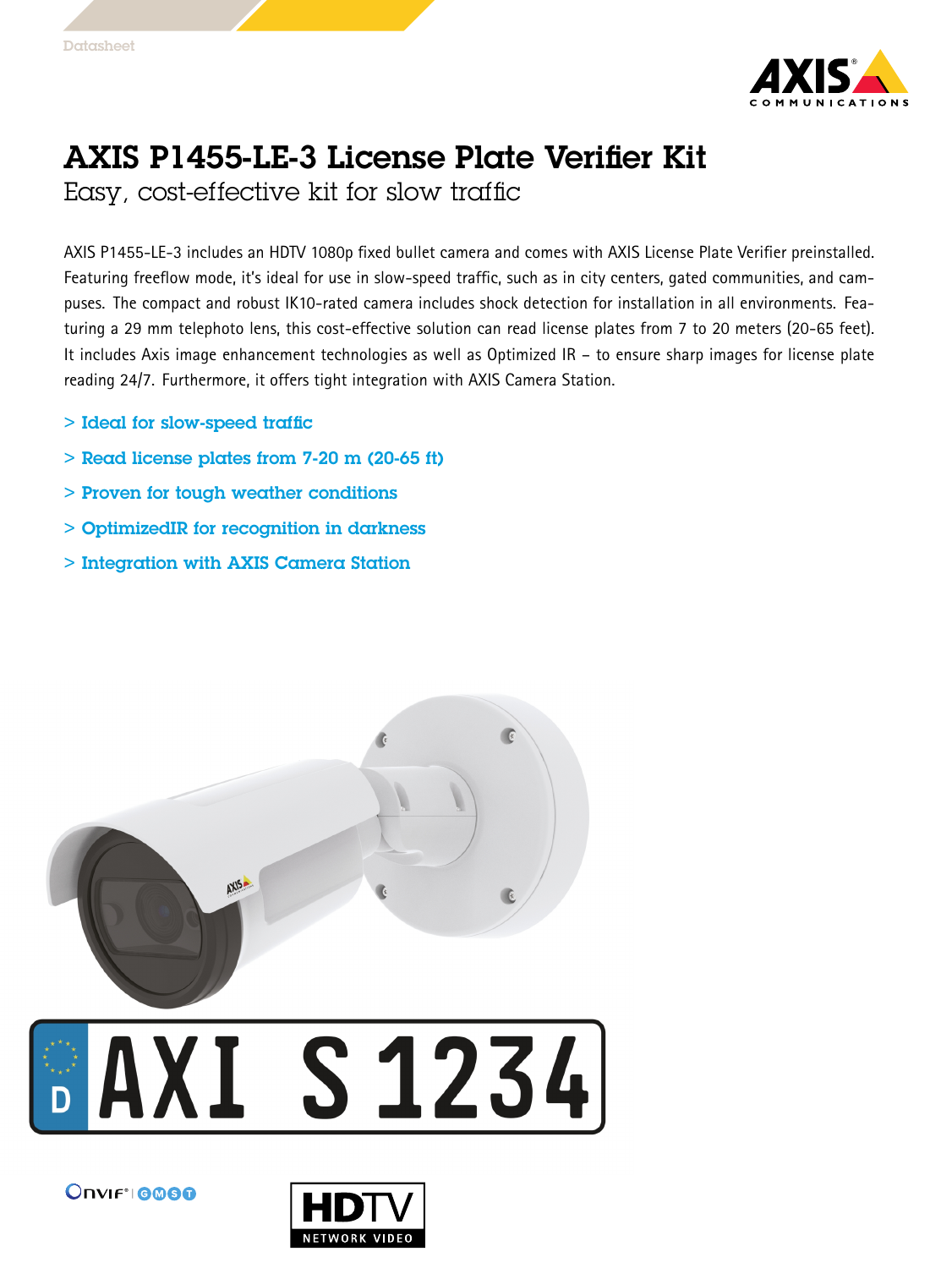## AXIS License Plate Verifier

| Application                             |                                                                                                                                                                                                                                                                                                                                                                                                                                                                                                                                                                                                                                                                                                                                                                                                                                                                                                                                                                                                                       |
|-----------------------------------------|-----------------------------------------------------------------------------------------------------------------------------------------------------------------------------------------------------------------------------------------------------------------------------------------------------------------------------------------------------------------------------------------------------------------------------------------------------------------------------------------------------------------------------------------------------------------------------------------------------------------------------------------------------------------------------------------------------------------------------------------------------------------------------------------------------------------------------------------------------------------------------------------------------------------------------------------------------------------------------------------------------------------------|
| Compute<br>platform                     | Edge                                                                                                                                                                                                                                                                                                                                                                                                                                                                                                                                                                                                                                                                                                                                                                                                                                                                                                                                                                                                                  |
| Licenses                                | AXIS License Plate Verifier license included.                                                                                                                                                                                                                                                                                                                                                                                                                                                                                                                                                                                                                                                                                                                                                                                                                                                                                                                                                                         |
| Configuration                           | Web configuration included                                                                                                                                                                                                                                                                                                                                                                                                                                                                                                                                                                                                                                                                                                                                                                                                                                                                                                                                                                                            |
| <b>Settings</b>                         | Define area of interest in scene.<br>Allow- and blocklist logic.<br>Barrier mode: Open to all, open to allowlisted, open to all but<br>blocklisted.<br>Minimum width: 130 pixels for one-row license plates; 70 pixels<br>for two-row license plates.<br>FIFO event log entries including thumbnail image of license plate.<br>Up to 1000 entries on camera storage. Up to 100 000 entries<br>onAXIS Surveillance Cards.<br>Configurable retention time of stored events                                                                                                                                                                                                                                                                                                                                                                                                                                                                                                                                              |
| <b>Detection range</b>                  | 7.0 to 20 m (20 to 65 ft)                                                                                                                                                                                                                                                                                                                                                                                                                                                                                                                                                                                                                                                                                                                                                                                                                                                                                                                                                                                             |
| Vehicle speed                           | Up to 70 km/h (45 mph)                                                                                                                                                                                                                                                                                                                                                                                                                                                                                                                                                                                                                                                                                                                                                                                                                                                                                                                                                                                                |
| <b>Detection time</b>                   | Less than 1 second.                                                                                                                                                                                                                                                                                                                                                                                                                                                                                                                                                                                                                                                                                                                                                                                                                                                                                                                                                                                                   |
| Scenarios                               |                                                                                                                                                                                                                                                                                                                                                                                                                                                                                                                                                                                                                                                                                                                                                                                                                                                                                                                                                                                                                       |
| Typical<br>applications                 | License plate recognition in slow speed traffic<br>In Freeflow, the application can detect and read license plates<br>in slow speed traffic on larger access roads, city centers and<br>enclosed areas like campuses, ports or airports. This allows for<br>LPR-forensic search and LPR triggered events in a VMS such as<br>ACS.<br>Vehicle access control<br>In Access control, the application monitors entrances and<br>exits of gated areas such as parking areas. The application<br>verifies detected license plates against an allowlist or a<br>blocklist for granting or denying access to an area. Maximum<br>10,000 license plates in each list.<br>For a scenario where greater functionality and flexibility<br>are required, use AXIS A1001 Network Door Controller.<br>AXIS A1001 with AXIS Entry Manager software supports access<br>rules including schedules and a more detailed event log. Multiple<br>partner software that support a great number of credentials and<br>features are available. |
| System integration                      |                                                                                                                                                                                                                                                                                                                                                                                                                                                                                                                                                                                                                                                                                                                                                                                                                                                                                                                                                                                                                       |
| Application<br>Programming<br>Interface | Open API for software integration.                                                                                                                                                                                                                                                                                                                                                                                                                                                                                                                                                                                                                                                                                                                                                                                                                                                                                                                                                                                    |
| Event streaming                         | Integrates with camera event management system to enable<br>event streaming to management software and camera actions<br>such as I/O control, notification, and edge storage.                                                                                                                                                                                                                                                                                                                                                                                                                                                                                                                                                                                                                                                                                                                                                                                                                                         |
| Supported<br>devices                    | Direct integration with AXIS A1001 Network Door Controller and<br>AXIS A91 Network I/O Relay Modules.                                                                                                                                                                                                                                                                                                                                                                                                                                                                                                                                                                                                                                                                                                                                                                                                                                                                                                                 |
| General                                 |                                                                                                                                                                                                                                                                                                                                                                                                                                                                                                                                                                                                                                                                                                                                                                                                                                                                                                                                                                                                                       |
| Supported<br>countries                  | For a complete list of supported countries, go to the product<br>page at axis.com                                                                                                                                                                                                                                                                                                                                                                                                                                                                                                                                                                                                                                                                                                                                                                                                                                                                                                                                     |
| Languages                               | English                                                                                                                                                                                                                                                                                                                                                                                                                                                                                                                                                                                                                                                                                                                                                                                                                                                                                                                                                                                                               |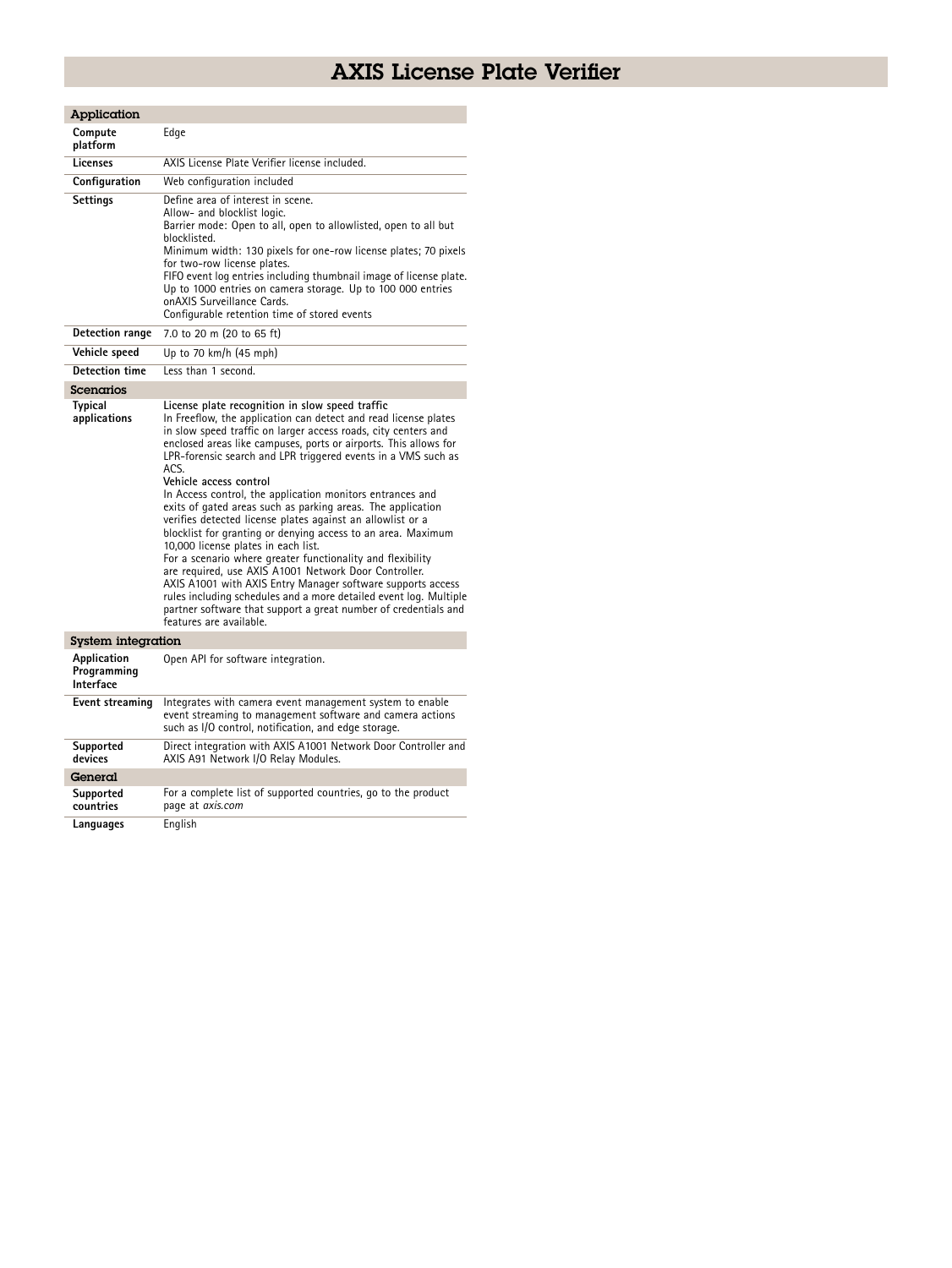## AXIS P1455-LE-3 License Plate Verifier Kit

| Camera                                  |                                                                                                                                                                                                                                                                                                                                                                                                      |
|-----------------------------------------|------------------------------------------------------------------------------------------------------------------------------------------------------------------------------------------------------------------------------------------------------------------------------------------------------------------------------------------------------------------------------------------------------|
| Image sensor                            | 1/2.8" progressive scan RGB CMOS                                                                                                                                                                                                                                                                                                                                                                     |
| Lens                                    | Varifocal, 10.9-29 mm, F1.7-1.7<br>Horizontal field of view 29°-11°<br>Vertical field of view 17°-6.5°<br>Varifocal, Remote focus and zoom, P-Iris control, IR corrected                                                                                                                                                                                                                             |
| Day and night                           | Automatically removable infrared-cut filter                                                                                                                                                                                                                                                                                                                                                          |
| Minimum<br>illumination                 | Color: 0.07 lux, at 50 IRE F1.7<br>B/W: 0.01 lux, at 50 IRE F1.7<br>0 lux with IR illumination on                                                                                                                                                                                                                                                                                                    |
| Shutter speed                           | 1/66500 s to 2 s                                                                                                                                                                                                                                                                                                                                                                                     |
| System on chip (SoC)                    |                                                                                                                                                                                                                                                                                                                                                                                                      |
| Model                                   | ARTPEC-7                                                                                                                                                                                                                                                                                                                                                                                             |
| Memory                                  | 1024 MB RAM, 512 MB Flash                                                                                                                                                                                                                                                                                                                                                                            |
| Video                                   |                                                                                                                                                                                                                                                                                                                                                                                                      |
| Video<br>compression                    | H.264 (MPEG-4 Part 10/AVC) Baseline, Main and High Profiles<br>H.265 (MPEG-H Part 2/HEVC) Main Profile<br><b>Motion JPEG</b>                                                                                                                                                                                                                                                                         |
| Resolution                              | 1920x1080 to 160x90                                                                                                                                                                                                                                                                                                                                                                                  |
| Frame rate                              | With Forensic WDR: Up to 25/30 fps (50/60 Hz) in all resolutions<br>No WDR: Up to 50/60 fps (50/60 Hz) in all resolutions                                                                                                                                                                                                                                                                            |
| Video streaming                         | Multiple, individually configurable streams in H.264, H.265 and<br>Motion JPEG<br>Axis Zipstream technology in H.264 and H.265<br>Controllable frame rate and bandwidth<br>VBR/ABR/MBR H.264/H.265<br>Video streaming indicator                                                                                                                                                                      |
| Multi-view<br>streaming                 | Up to 8 individually cropped out view areas                                                                                                                                                                                                                                                                                                                                                          |
| lmage settings                          | Saturation, contrast, brightness, sharpness, Forensic WDR: Up to<br>120 dB depending on scene, white balance, day/night threshold,<br>exposure mode, exposure zones, defogging, compression,<br>orientation: auto, 0°, 90°, 180°, 270° including Corridor Format,<br>mirroring of images, dynamic text and image overlay, privacy<br>masks, motion-adaptive exposure, electronic image stabilization |
| Pan/Tilt/Zoom                           | Digital PTZ, digital zoom                                                                                                                                                                                                                                                                                                                                                                            |
| Audio                                   |                                                                                                                                                                                                                                                                                                                                                                                                      |
| Audio streaming                         | Audio in, simplex, two-way audio via edge-to-edge technology                                                                                                                                                                                                                                                                                                                                         |
| Audio encoding                          | 24bit LPCM, AAC-LC 8/16/32/48 kHz, G.711 PCM 8 kHz, G.726<br>ADPCM 8 kHz, Opus 8/16/48 kHz<br>Configurable bit rate                                                                                                                                                                                                                                                                                  |
| Audio<br>input/output                   | External microphone input or line input, digital audio input,<br>network speaker pairing                                                                                                                                                                                                                                                                                                             |
| Network                                 |                                                                                                                                                                                                                                                                                                                                                                                                      |
| Security                                | Password protection, IP address filtering, HTTPS <sup>a</sup> encryption,<br>IEEE 802.1X (EAP-TLS) <sup>a</sup> network access control, digest<br>authentication, user access log, centralized certificate<br>management, brute force delay protection, signed firmware,<br>secure boot, signed video, Axis Edge Vault with Axis device ID                                                           |
| Supported<br>protocols                  | IPv4, IPv6 USGv6, ICMPv4/ICMPv6, HTTP, HTTPS <sup>a</sup> , HTTP/2, TLS <sup>a</sup> ,<br>QoS Layer 3 DiffServ, FTP, SFTP, CIFS/SMB, SMTP, mDNS (Bonjour),<br>UPnP®, SNMP v1/v2c/v3 (MIB-II), DNS/DNSv6, DDNS, NTP, RTSP,<br>RTP, SRTP, TCP, UDP, IGMPv1/v2/v3, RTCP, ICMP, DHCPv4/v6, ARP,<br>SOCKS, SSH, LLDP, CDP, MQTT v3.1.1, Syslog, Link-Local address<br>(ZeroConf)                          |
| System integration                      |                                                                                                                                                                                                                                                                                                                                                                                                      |
| Application<br>Programming<br>Interface | Open API for software integration, including VAPIX <sup>®</sup> and<br>AXIS Camera Application Platform; specifications at axis.com<br>One-Click Cloud Connection<br>ONVIF® Profile G, ONVIF® Profile M, ONVIF® Profile S and<br>ONVIF <sup>®</sup> Profile T, specification at onvif.org                                                                                                            |
| Onscreen<br>controls                    | Day/night shift<br>Defogging<br>Wide dynamic range<br>IR illumination<br>Electronic image stabilization                                                                                                                                                                                                                                                                                              |

|                               | Video streaming indicator                                                                                                                                                                                                                                                                                                                                                                                                                                                                                                         |
|-------------------------------|-----------------------------------------------------------------------------------------------------------------------------------------------------------------------------------------------------------------------------------------------------------------------------------------------------------------------------------------------------------------------------------------------------------------------------------------------------------------------------------------------------------------------------------|
| Event conditions              | Analytics<br>Detectors: live stream accessed, video motion detection, audio<br>detection, day/night mode, shock detection, tampering<br>Hardware: network, temperature<br>Input Signal: digital input port, manual trigger, virtual inputs<br>Storage: disruption, recording<br>System: system ready<br>Time: recurrence, use schedule<br>Supervised input changed state<br><b>MQTT</b> subscribe                                                                                                                                 |
| <b>Event actions</b>          | Record video: SD card and network share<br>Upload of images or video clips: FTP, SFTP, HTTP, HTTPS, network<br>share and email<br>Pre- and post-alarm video or image buffering for recording or<br>upload<br>Notification: email, HTTP, HTTPS, TCP and SNMP trap<br>PTZ: PTZ preset, start/stop guard tour<br>Overlay text, external output activation, day/night mode<br>MQTT publish                                                                                                                                            |
| Data streaming                | Event data                                                                                                                                                                                                                                                                                                                                                                                                                                                                                                                        |
| Built-in<br>installation aids | Pixel counter, remote zoom (3x optical), remote focus, auto<br>rotation                                                                                                                                                                                                                                                                                                                                                                                                                                                           |
| Analytics                     |                                                                                                                                                                                                                                                                                                                                                                                                                                                                                                                                   |
| Compute<br>capabilities       | Machine learning processing unit (MLPU)                                                                                                                                                                                                                                                                                                                                                                                                                                                                                           |
| Applications                  | Included<br><b>AXIS License Plate Verifier</b><br>AXIS Video Motion Detection, active tampering, shock detection<br>Support for AXIS Camera Application Platform enabling<br>installation of third-party applications, see <i>axis.com/acap</i>                                                                                                                                                                                                                                                                                   |
| General                       |                                                                                                                                                                                                                                                                                                                                                                                                                                                                                                                                   |
| Casing                        | IP66/IP67-, NEMA 4X-, and IK10-rated casing<br>Polycarbonate blend and aluminium<br>Color: white NCS S 1002-B                                                                                                                                                                                                                                                                                                                                                                                                                     |
| Sustainability                | PVC free, BFR/CFR free                                                                                                                                                                                                                                                                                                                                                                                                                                                                                                            |
| Power                         | Power over Ethernet IEEE 802.3af/802.3at Type 1 Class 3<br>Typical: 8.5 W, max 12.95 W<br>12-28 V DC, typical 7.8 W, max 12.95 W                                                                                                                                                                                                                                                                                                                                                                                                  |
| <b>Connectors</b>             | Shielded RJ45 10BASE-T/100BASE-TX/1000BASE-T<br>3.5 mm mic/line in<br>Terminal block for 1 supervised alarm input and 1 output (12 V<br>DC output, max. load 25 mA)<br>DC input                                                                                                                                                                                                                                                                                                                                                   |
| <b>IR</b> illumination        | OptimizedIR with power-efficient, long-life 850 nm IR LEDs<br>Range of reach 45 m (150 ft) or more depending on the scene                                                                                                                                                                                                                                                                                                                                                                                                         |
| Storage                       | Support for microSD/microSDHC/microSDXC card<br>Support for SD card encryption (AES-XTS-Plain64 256bit)<br>Recording to network-attached storage (NAS)<br>For SD card and NAS recommendations see axis.com                                                                                                                                                                                                                                                                                                                        |
| Operating<br>conditions       | -40 °C to 60 °C (-40 °F to 140 °F)<br>Maximum temperature according to NEMA TS2 (2.2.7):<br>74 °C (165 °F)<br>Humidity 10-100% RH (condensing)                                                                                                                                                                                                                                                                                                                                                                                    |
| <b>Storage</b><br>conditions  | -40 °C to 65 °C (-40 °F to 149 °F)<br>Humidity 5-95% RH (non-condensing)                                                                                                                                                                                                                                                                                                                                                                                                                                                          |
| <b>Approvals</b>              | <b>EMC</b><br>EN 55032 Class A, EN 50121-4, IEC 62236-4, EN 55035,<br>EN 61000-3-3, EN 61000-6-1, EN 61000-6-2,<br>FCC Part 15 Subpart B Class A, ICES-3(A)/NMB-3(A),<br>VCCI Class A, RCM AS/NZS CISPR 32 Class A<br>Safety<br>IEC/EN/UL 62368-1, IEC/EN/UL 60950-22, IS 13252, IEC 62471<br>Environment<br>IEC 60068-2-1, IEC 60068-2-2, IEC 60068-2-6, IEC 60068-2-14,<br>IEC 60068-2-27, IEC 60068-2-78, IEC/EN 60529 IP66/IP67,<br>IEC/EN 62262 IK10, NEMA 250 Type 4X, NEMA TS 2 (2.2.7-2.2.9)<br>Network<br>NIST SP500-267 |